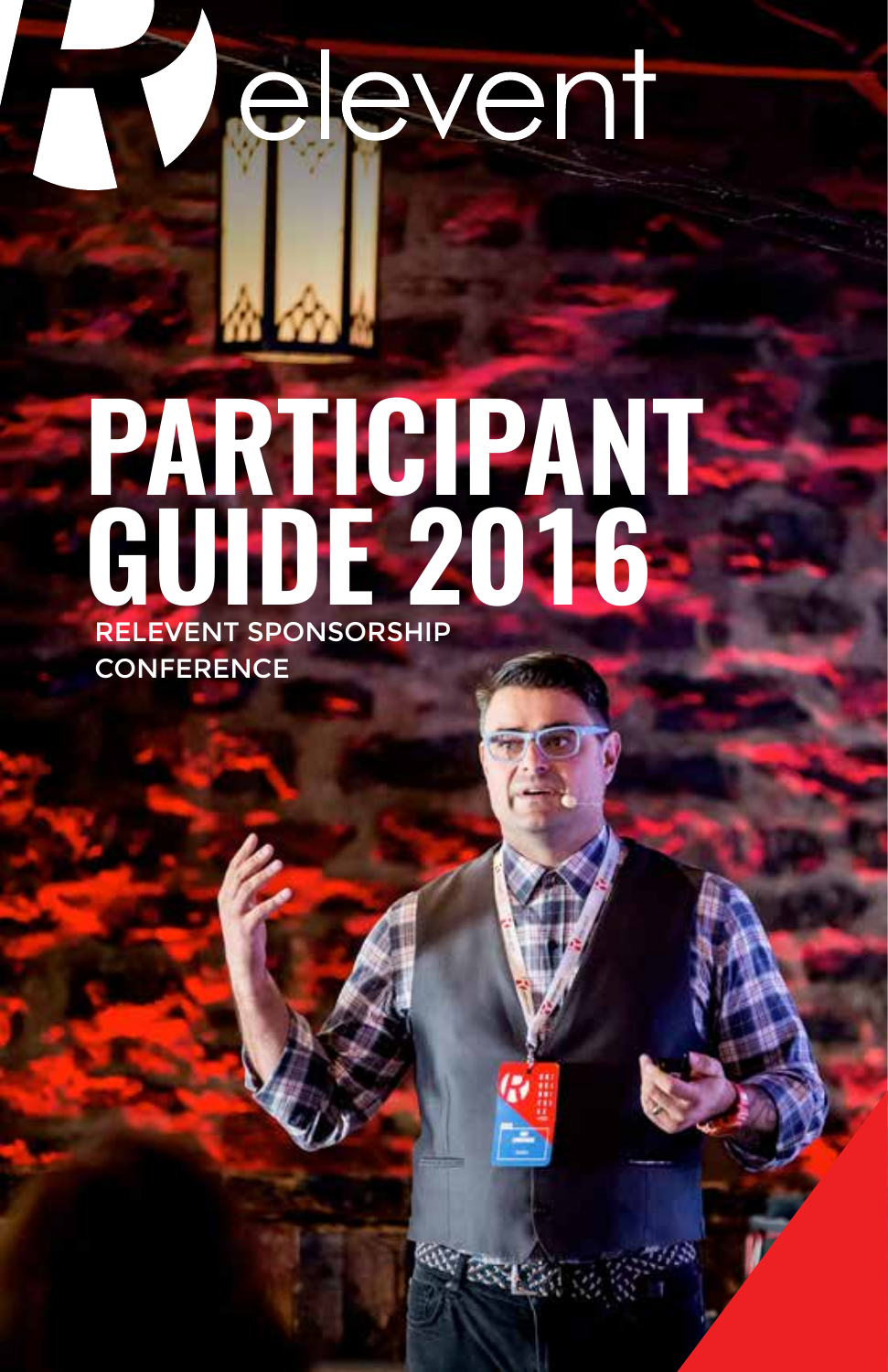MAX LENDERMAN Caroline lacroi **x** Marys e Sauvé AURELIE SAUTHIE M assi mo tammaro **MICHAEL ROBICHAUD** SYLVAIN LETELLIE TONY MEENAGHA

1<br>5<br>9

5

13

17

21

25

29

 $\sqrt{\phantom{a}}$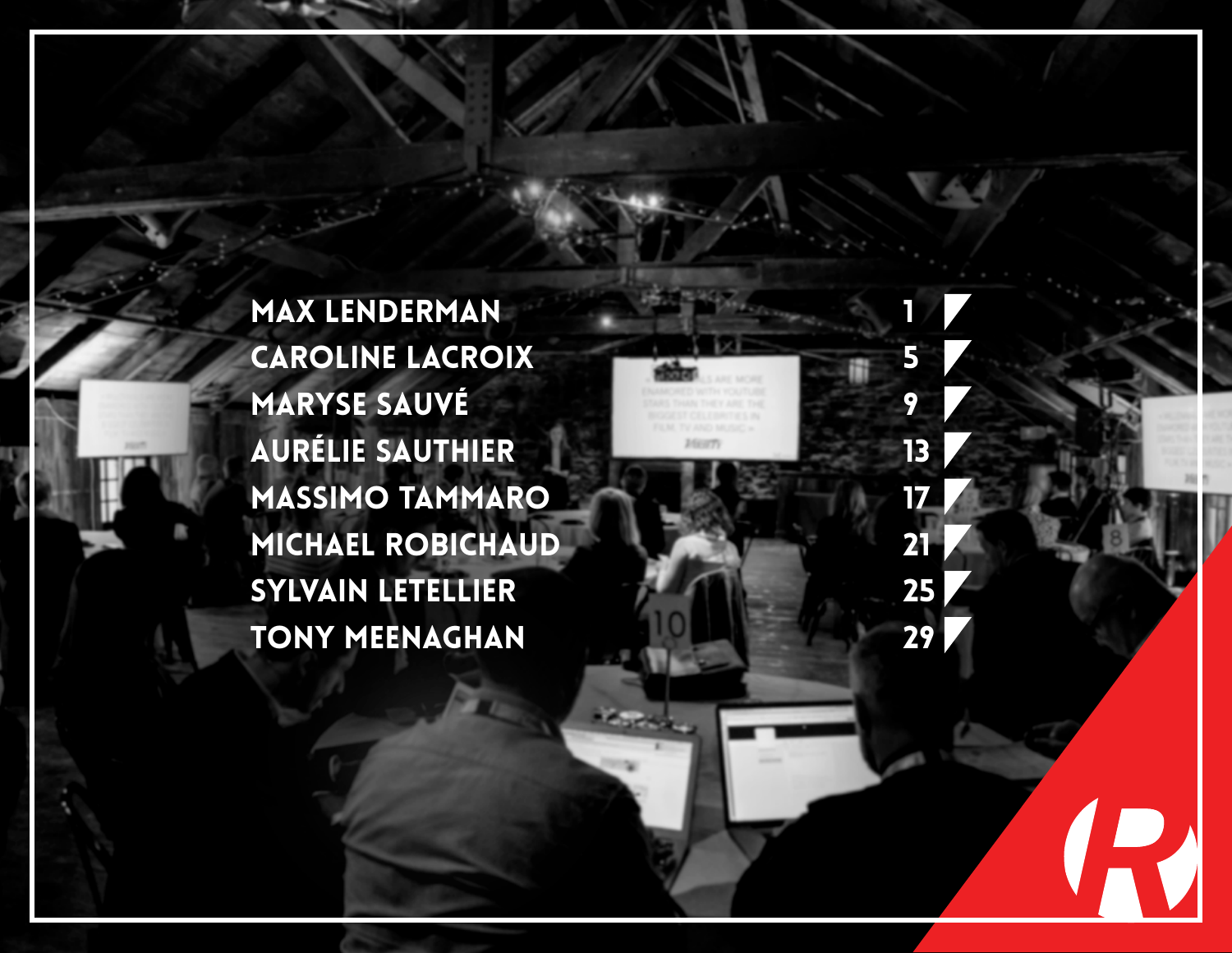**HOW THE WORLD** is Moving from Cause to Purpose

1

#### MAX LENDERMAN

#### Value Systems and Brands

Ninety-one per cent of global consumers would switch brands if a different brand of a similar price and quality supported a good cause. This reveals an undeniable connection between people's value systems and a brand's value system. On top of this, the world right now is moving from cause to purpose sponsorship. Indeed, having a purpose behind a brand is nothing short of transformative – on par with what digital did for brands back in the mid 90s. Why? Because people look for brands to show them what they care about in daily life – and purpose is the most effective way to show such care.

#### OVERVIEW: CAUSE VS. PURPOSE

Rule of thumb: Cause goes against something, and purpose is for something – stands for something. Cause:

- Examples: eradicate poverty; against cancer; against global warming.

- Is often borrowed equity – putting a pink ribbon on your packaging.

- Is often reactionary – something happened; we've got to do something about it.

- Has limited creative potential (not a lot you can do with a pink ribbon).

Purpose:

- Examples: be more sustainable; get people out in nature more; get rid of all the cancer-causing toxins in our water that cause cancer.

- Is often owned equity – we don't need to borrow a cause in order to talk about human rights, women's rights and cancer (better to own than borrow).

- Is often proactive.

- Has huge creative potential.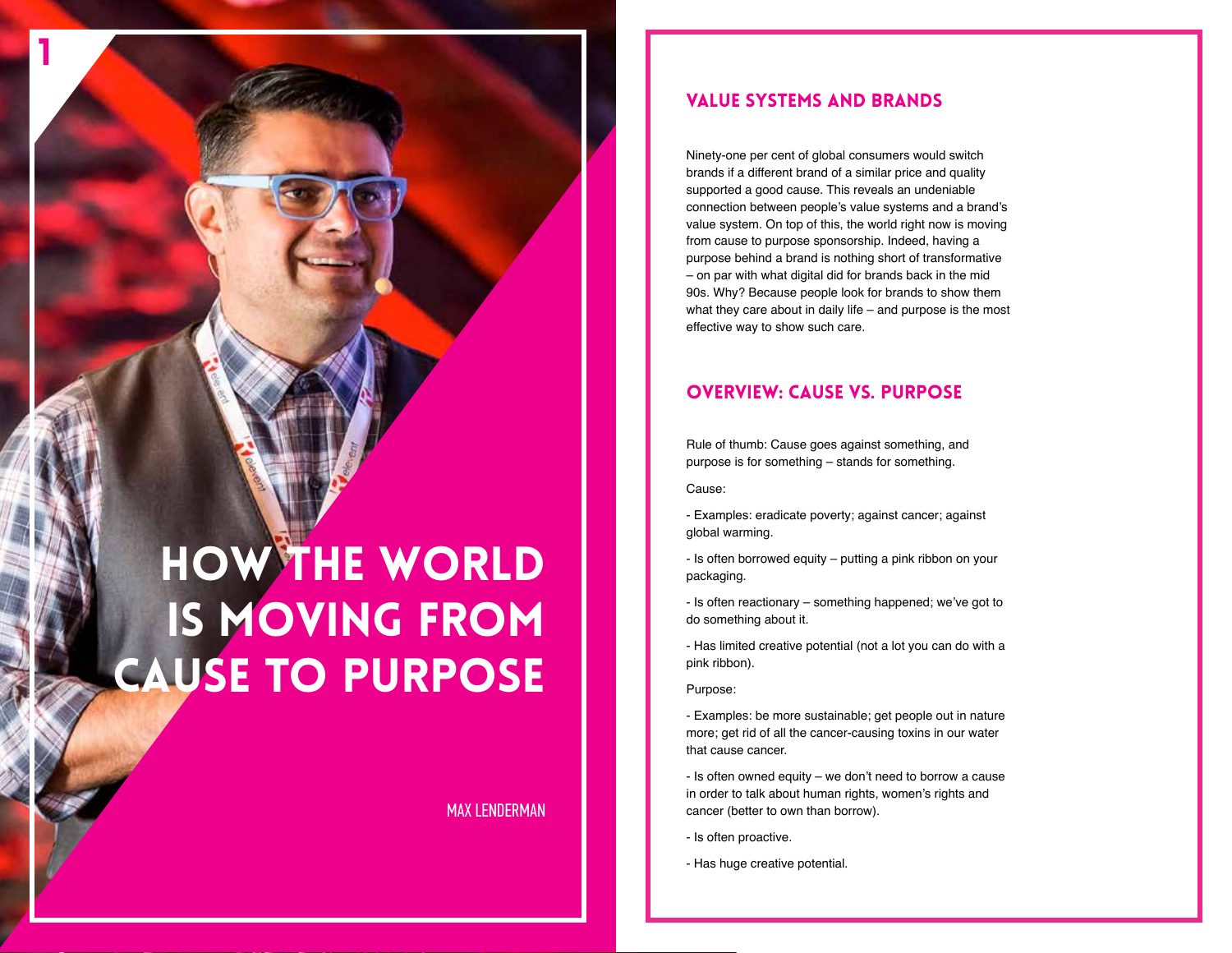#### K E Y TO SUCCESS: G ETTI NG **RELEVANT**

You have to act with purpose.

Edelman study saying worldwide brands score about 38 out of a 100 points. And 73% of people worldwide wouldn't care if 90% of the brands disappeared. This is because they're A) failing in delivering a memorable experience to their consumers and B) failing when it comes to acting with purpose. But herein lies the oppor tunity: tell good stories that resonate and start acting with purpose.

Example of companies doing this:

Tom shoes, Wholefoods, Tesla, Airbnb, Hoburne, Virgin Air, Dove.

What do they have in common?

They see a consumer's unmet need and they try to make the experience better by adopting a specific purpose that stands for their consumer.

## ACTION PLAN: FIND YOUR WHY

People don't buy what you have, people buy what you believe in – and this is your "why."

Try to find a connection point between what the brand stands for, what people want, and what the purpose is. In the middle here is the connection point that will make your next cam paign great.

## 1) WHAT'S THE PURPOSE OF YOUR BRAND, agency o r property?

Here is where you identify your why; what's your purpose, if not making money?

### 2) WHAT DROVE YOUR brand la unch?

Pinpoint something in culture that you find fundamentally wrong, or could be improved upon.

## 3) HOW DOES YOUR p urpos e ti e back to an unmet co nsumer NEED?

Understand your consumers; lockdown an unmet need or something that is of significant relevance to them.

## 4) TAKE ACTION

Locate cultural touch points where your enemies are strongest – where cancer/pollution/sexism, etc., is happe ning. And what can you do, as a brand, property, or entity to rectify it?

Use all relative marketing tactics like sponsorship to achieve this.

And don't just tell stories – make stories. Create expe riences in the actual physical world that your consumers can engage with and therefore remember.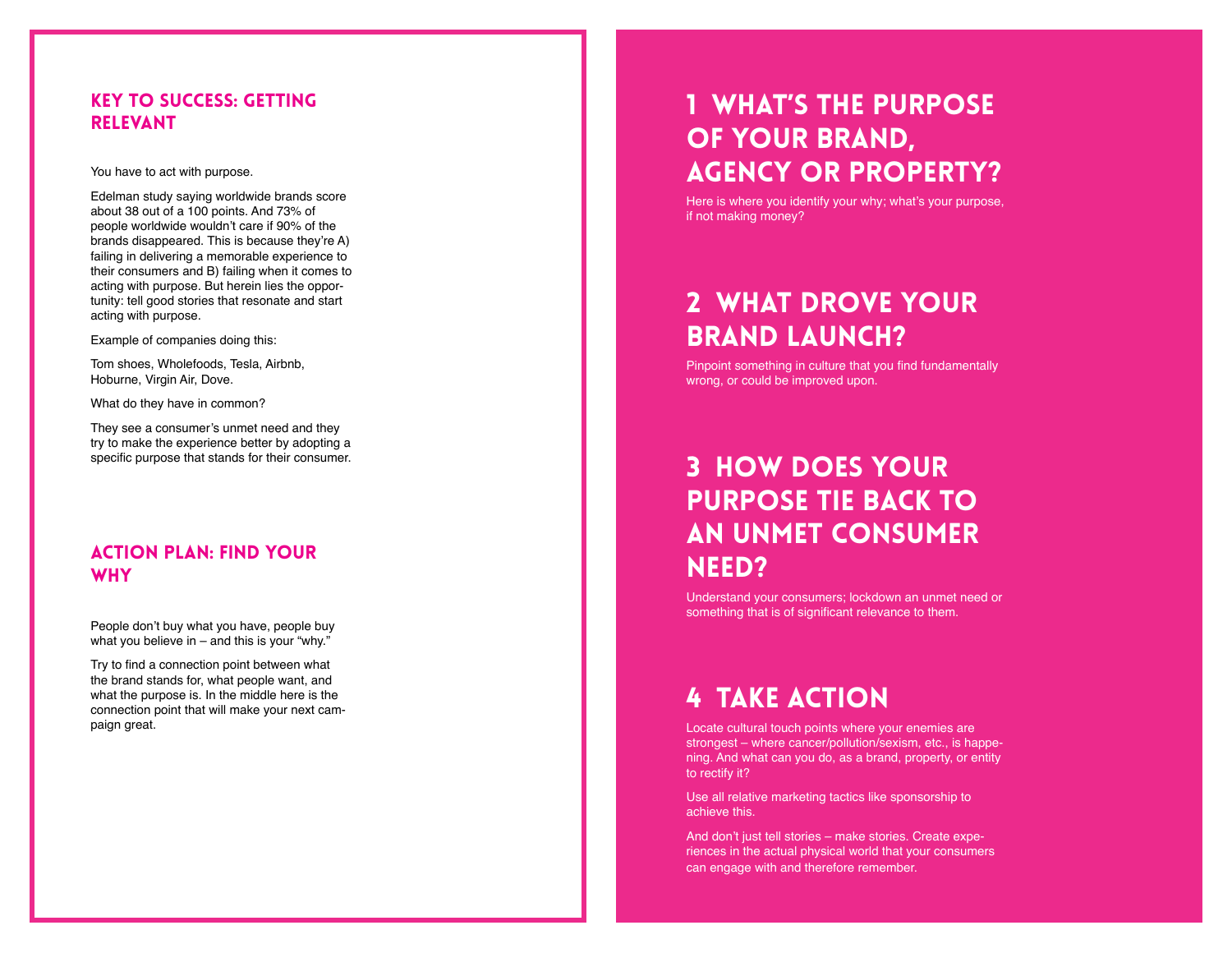## The Importance **OF AESTHETICS** on Brands

5

CAROLINE LACROIX

#### intro: the beauty of your **BRAND**

Everyone knows that design and aesthetics in sponsorship matter, but they just don't know how much they matter. Research shows the most powerful influencing factor on your brand is not necessarily your campaign strategy, but rather how beautiful and well-designed your campaign is. Why? Beauty triggers an immediate response in your brain that makes you want to own the product. This translates to a higher willingness for consumers to pay for whatever it is that you are selling.

#### overview: the rules of beauty

You must meet the three rules of beauty: simplicity, symmetry and harmony.

Beauty:

- Creates a higher willingness to pay the value – and often more – of the product.

- Shows off and inspires deeper appreciation for the product.

- Inspires longer-term care for the product long after it has run out of its functionality.

- Creates an immediate desire to own the product.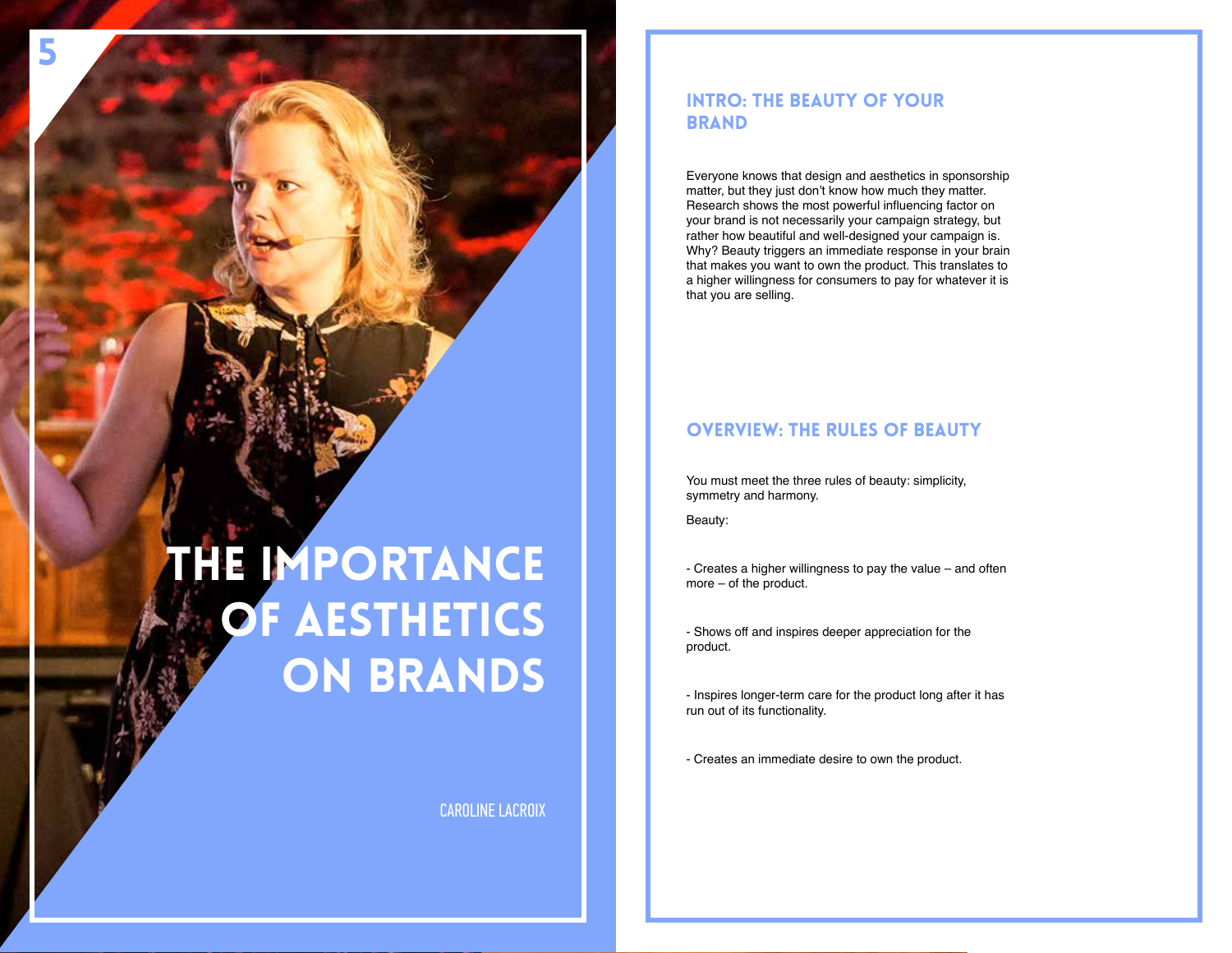#### key to success: finding harmony in the property environment

Rule of thumb: Beauty creates an immediate desire for a product – and to create beauty, your campaign must create an overall sense of beauty via the customer experience.

- The key to running a cool or beautiful-looking campaign is to integrate your sponsorship seamlessly within the pro perty where it takes place.

- Seamless and natural integration = beauty and aesthetic appreciation.

- Your brand activation must:

- Add influence to the property.

- Inspire the people to experience the property on a dee per, more interactive level.

- Create a natural and appreciated link between event and sponsorships.

- Examples of companies doing this:

- Lacoste and H&M (at Coachella), Desperados (at the Land of Kings music and arts festival), Sapporo and Bacardi (at Igloofest),

#### action plan: ' Find your why'

People don't buy what you have, people buy what you believe in – and this is your "why."

Try to find a connection point between what the brand stands for, what people want, and what the purpose is. In the middle here is the connection point that will make your next cam paign great.

#### 1) ALL PARTIES INVOLVED IN THE campaig n must collaborat e ON A DESIGN STRATEGY THAT IS A HOLISTIC AESTHETIC EXPERIENCE.

Here is where you identify your why; what's your purpose, if not making money?

#### 2) Creat e a g lobal po rtrait of THE EXPERIENCE )ESCAPE, SENSE OF TEMPERATURE, AESTHETICS, FLOW, en terta inment) – you cannot ISOLATE THE PARTS!

Pinpoint something in culture that you find fundamentally wrong, or could be improved upon.

#### 3) HOW DOES YOUR PURPOSE TIE BACK TO AN UNMET CONSUM need?

Understand your consumers; lockdown an unmet need or something that is of significant relevance to them.

#### 4) TAKE ACTION

Locate cultural touch points where your enemies are strongest – where cancer/pollution/sexism, etc., is happe ning. And what can you do, as a brand, property, or entity to rectify it?

Use all relative marketing tactics like sponsorship to achieve this.

And don't just tell stories – make stories. Create expe riences in the actual physical world that your consumers can engage with and therefore remember.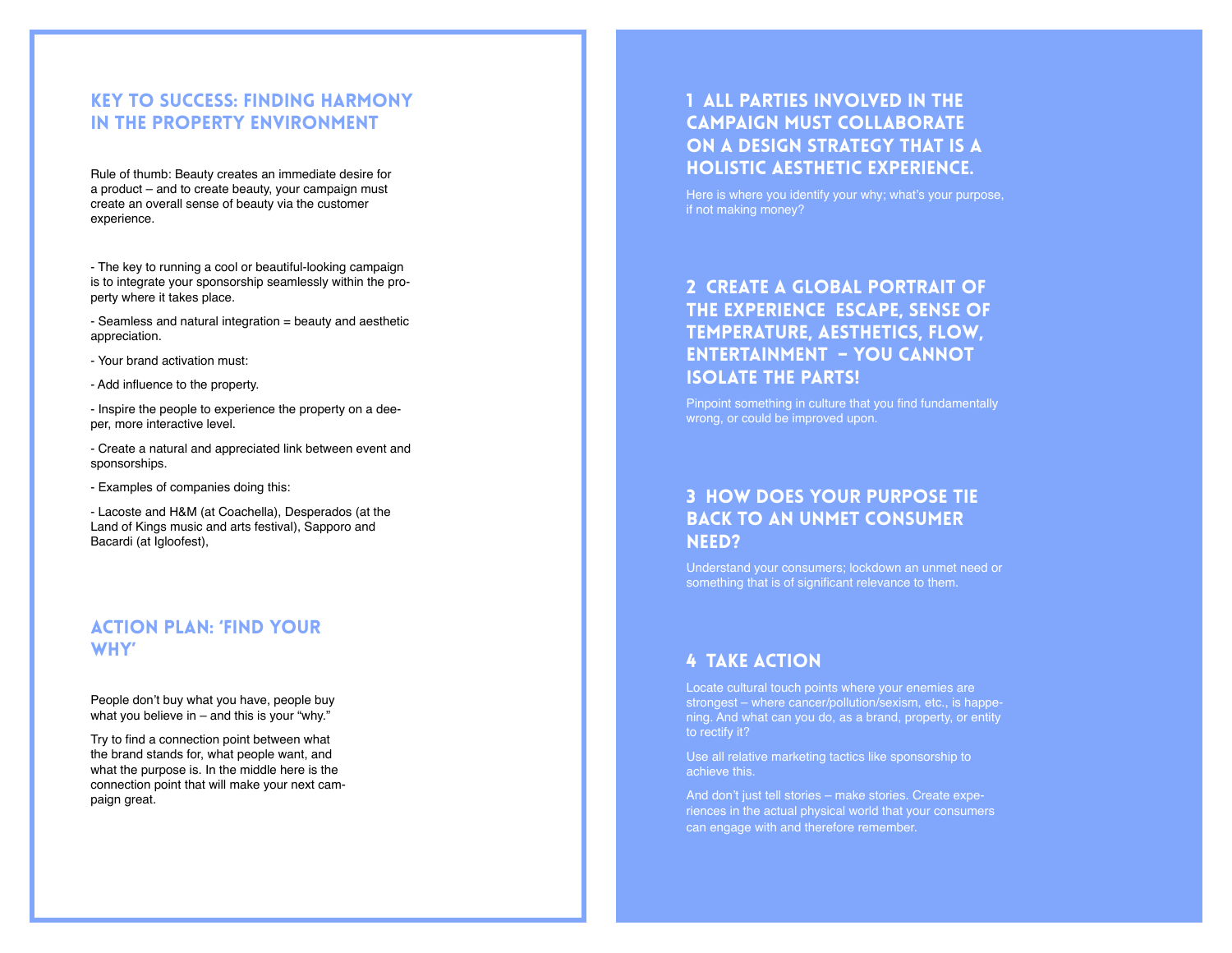Linking Brand STRATEGY, Sponsorship, and Activations for Optimal Results

9

MARYSE SAUVÉ

#### Introduction: The 'Red Thread Approach'

When doing sponsorships, it's essential to ensure brand alignment. To do this, use the "red thread approach: "if you can't weave a connection, if you can't find any elements of your brand positioning within the property coming to see you - or a potential alignment with the activation - start questioning it right away. Before anything else, you've got to ask yourself "why?" Why would my brand want this? Why would it want to be affiliated with this? If you can't weave the thread, don't let the partnership or campaign get off the ground as it is.

#### Overview: Creating the Link

Rule of thumb: Simply sponsoring a property based on shared targets and target groups does not create impactful sponsorship results; you must be able to clearly see the link - the fit - between a corporate sponsor and the property it's sponsoring.

The 'Link':

If consumers see the link from the get-go, you get faster, better results.

If no link exists, you risk eliciting apathy or even worse: cynicism (if you're found to be phony, you will pay the price on social media).

It must be novel, original and create meaningful experiences.

It must reflect the consumer's personality.

It must reflect who the consumer is.

It must create a fit for the consumer within the brand.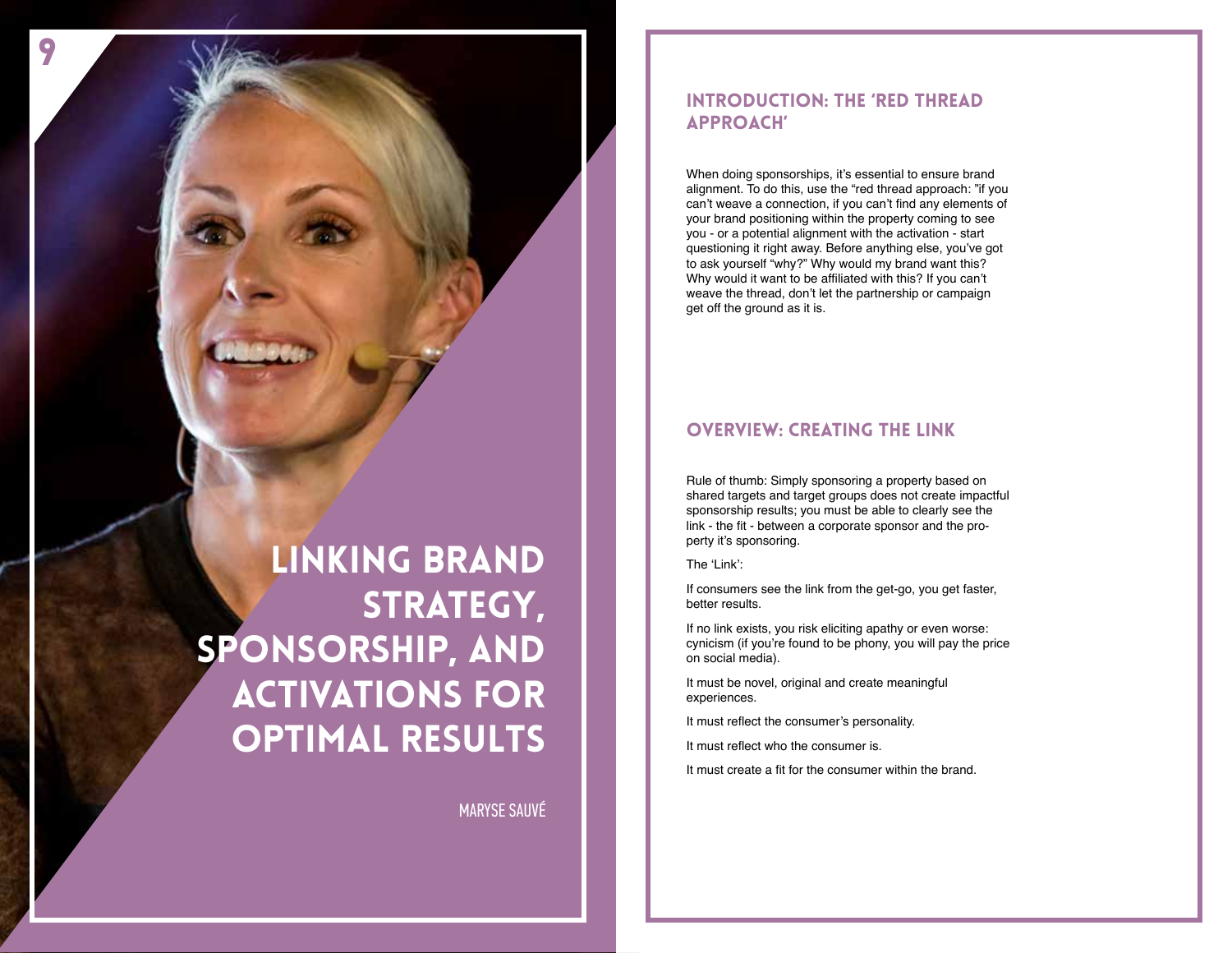#### Key to Success: Ensure Brand and Sponsorship Alignment

Rule of thumb: The red thread is rooted in the nature of your product and your brand positioning.

Are you clear on the brand's positioning?

This is the place you want to own in consumers' minds: what does your brand stand for?

What exactly is its position? A brand positioning statement should be written in seven words or less.

A strong positioning gives you a foundation for something very unique, differentiating, credible and sustainable.

It should be static in time for at least a good ten years.

Brand position and sponsorship:

Sponsorship is a living expression of brand positioning.

It's the best tool to give consumers a strong sense of what your brand is all about.

Objectives and target fit are not enough to validate a choice of sponsorship (e.g. the Oikos vs. Liberté yogurt campaigns).

Here are a few brands that are clear on their positioning and ensure strong brand and sponsorship alignment:

H&M ("... to offer customers fashion and quality at the best price" and the Garbage Collecting Movement Initiative and World Recycle Week sponsorship)

Red Bull ("Gives you Wings" and the Stratos Jump)

Coors Light ("Epic gatherings with a winter edge" and the Coors Light Snowbombing event)

#### Action Plan: Weave the Red Thread

Rule of thumb: The red thread (your brand positioning) will never replace all of your evaluation mechanisms; it's simply an added layer that will help ensure strategic alignment, which in turn will help you: 1) create content with your activation 2) ensure consumers will want to share what you are proposing, and 3) ensure an experience that goes beyond the sponsored event.

Start with why: Why would a brand sponsor this? why would they be affiliated WITH THIS?

Be sure the red thread is clear and visible: consumers should quickly and easily be able to understand why your sponsorship is there.

Inject key parameters stemming from the **BRAND'S POSITIONING GET A HOLD OF YOUR** company's brand positioning manifesto!).

Build activation programs to complement other communications initiatives that take place before or during or even after the sponsorship - ask for the annual communications plan to align.

INTEGRATE THE ADJUSTED )STEP 3) STANDPOINT of the brand position into the overall communications calendar.

Review your KPIs to ensure an evaluation of the sponsorship's contribution

to your brand positioning and image.

And next time, start again: weave a red thread yet again. Because just as with every type of communication - sponsorships, and especially their activations, should not be **STATIC**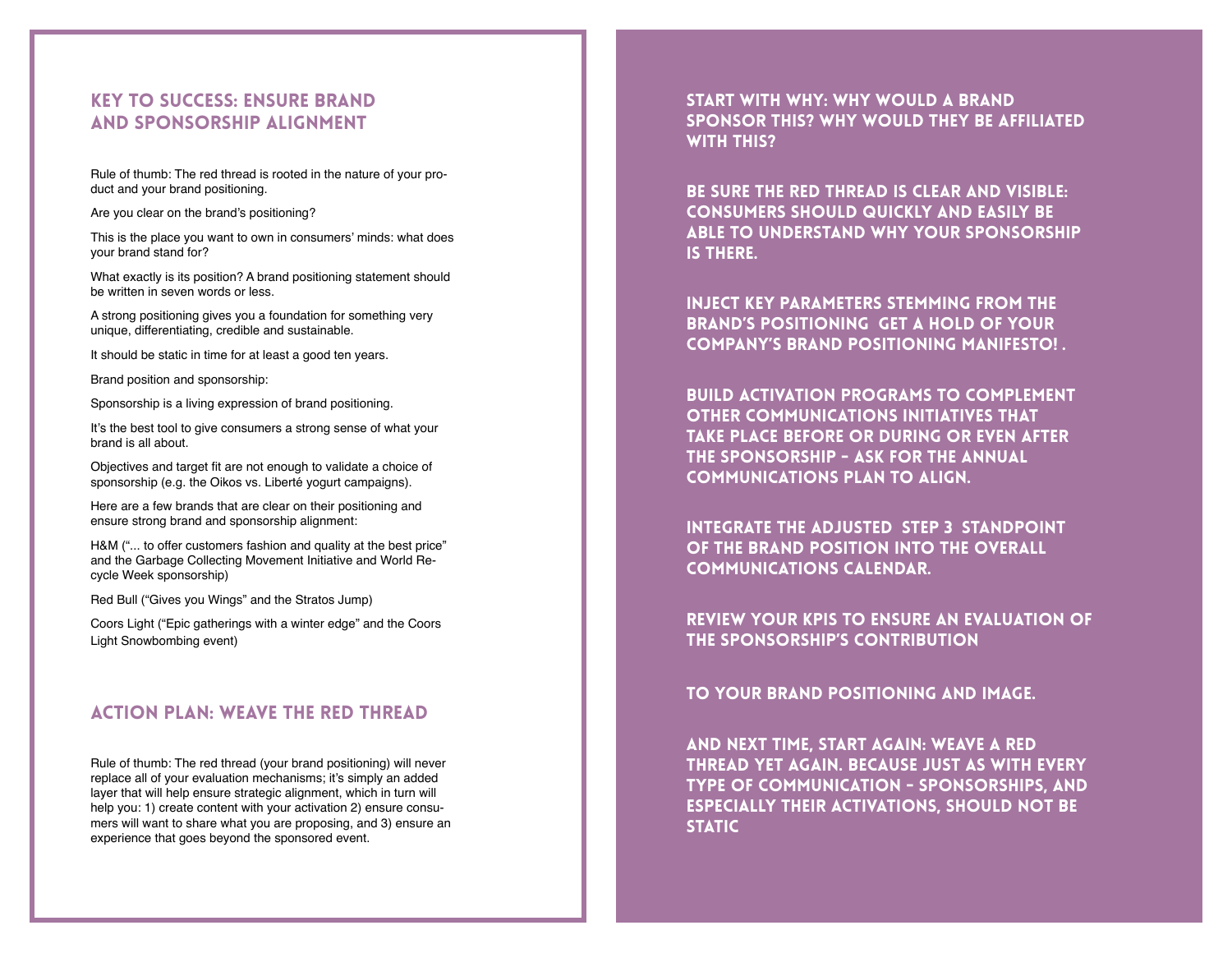CONTENT SPONSORSHIP: How to Leverage Influencers for YOUR BRANDS

13

AURÉLIE SAUTHIER

#### Intro: The Influencer

We need to tell engaging stories. But more importantly, we need people to engage with our brand. And this is where influencers, such as those who have amassed a huge following on YouTube, play an integral role. After looking closely at who your audience is, what they consume and what platform they are on, the next step is to use influencers as content strategy. If you get an influencer who sits in your target audience to talk about your brand, or tell a riveting story about your brand, then you're on your way to effective engagement.

#### Overview: Two Ways to Think About Influence Marketing

Rule of thumb: There are two strategies to create influence: 1) sponsor people to talk about your message/ brand/product; 2) actually involve a digital influencer in your sponsor program.

Currently, consumers engage with 11.4 pieces of content before making a purchase decision. What's changed is that this content is not only created by brands, but also by consumers and digital influencers. As a brand, you need to make sure that you guide this content and have a presence in it.

The best kind of content:

- Must 1) help 2) educate, and/or 3) entertain your audience.

- Does not need to come from you (influencers).

- Avoids an online format that succumbs to "ad blocking" (make it interesting, shared organically, video-based).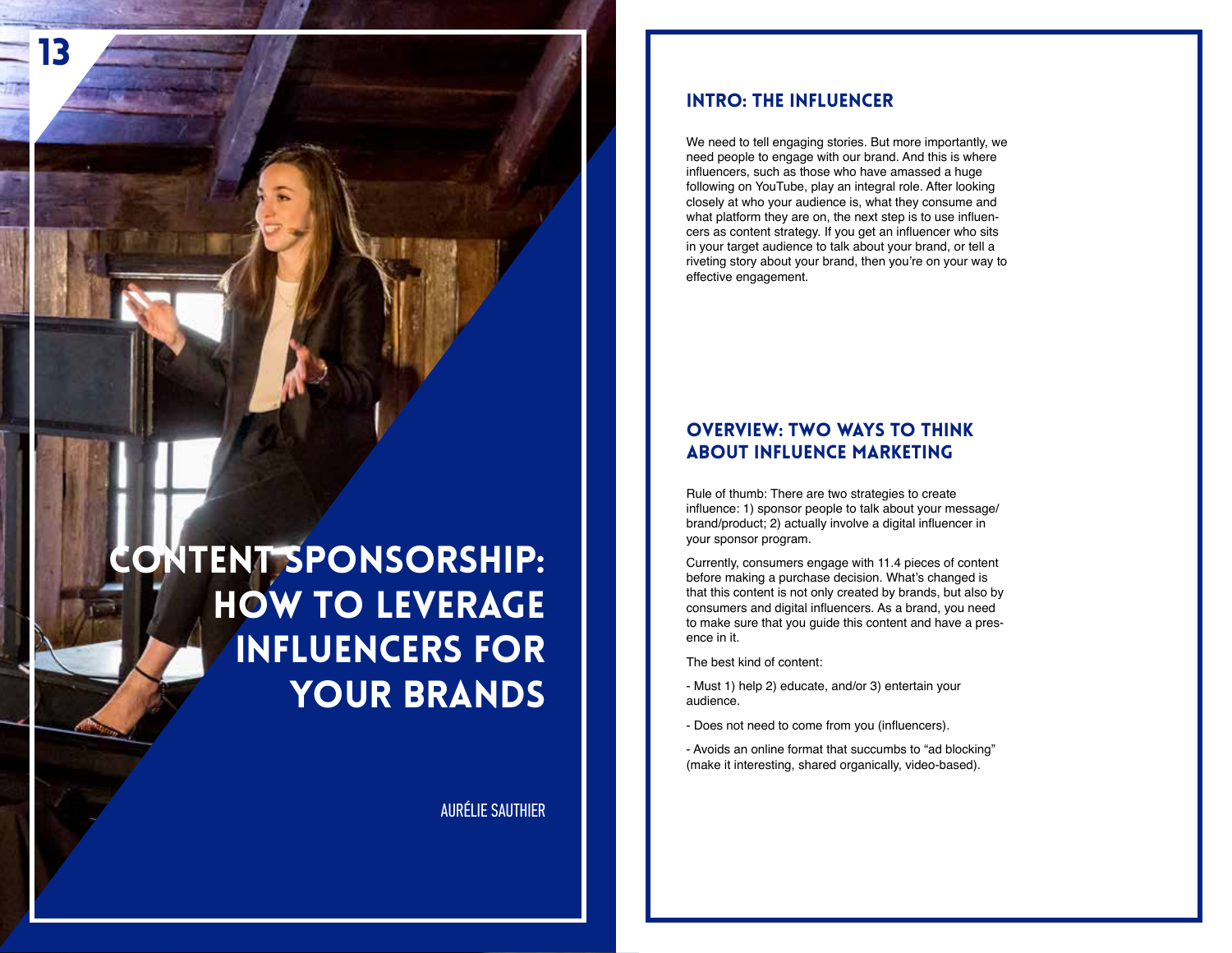#### key to success: get on the right video platforms

Rule of thumb: Video is your golden ticket: by 2017, 69% of all traffic online will be on video. Some 81% of Internet users currently consume video – as do 96% of Millennials.

The video platforms:

- YouTube Influencers

- With its "Meetup" feature, your influencer can engage with and meet directly with your audience

- Example: Nike and Casey Neistat
- Facebook
- Becoming a huge competitor with YouTube
- Brand using it well: ING Direct
- Instagram
- 80 million pictures posted daily
- Some 60% of users say they discover products through the platform
- Take advantage of the new "stories" function
- Example: Oikos and the Lolë White Tour 2016
- Snapchat
- 150 million daily users
- 10 billion stories watched every day
- Brand using it well: National Geographic
- Live Streaming
- Engages users instantly
- Can be shared via other social media channels simultaneously
- Example: Red Bull's Stratos jump.

#### action plan:

Rule of thumb: focus your strategy on how to make sponsorship involve your audience versus simply speaking to them.

#### 1) Focus on discussions and debates

- Create a campaign that elicits discussion, engages your audience.
- Create blogs and websites that don't just show off but become a destination for your audience to gain something to take back into their lives.

#### 2) Organize physical events where the best and the most active users can come together

- Can use YouTube Meetups through your influencer.
- Can use live streaming on Facebook to increase reach.
- Bring in more than one influencer to draw a crowd and elicit discussion.
- Guarantees organic Instagram, Snapchat, Twitter and other social media reach.

#### 3) Create content that will not only tell a story but also answer questions

- Ensures your content lives on the Internet beyond your campaign.
- Produces views over time.
- Ensures engagement with your brand beyond entertainment.

#### 4) Cross-pollinate your channels

Once a video is published, be sure to create a comprehensive strategy that lets you also use it on your A) website, B) social media channels, and C) your newsletter.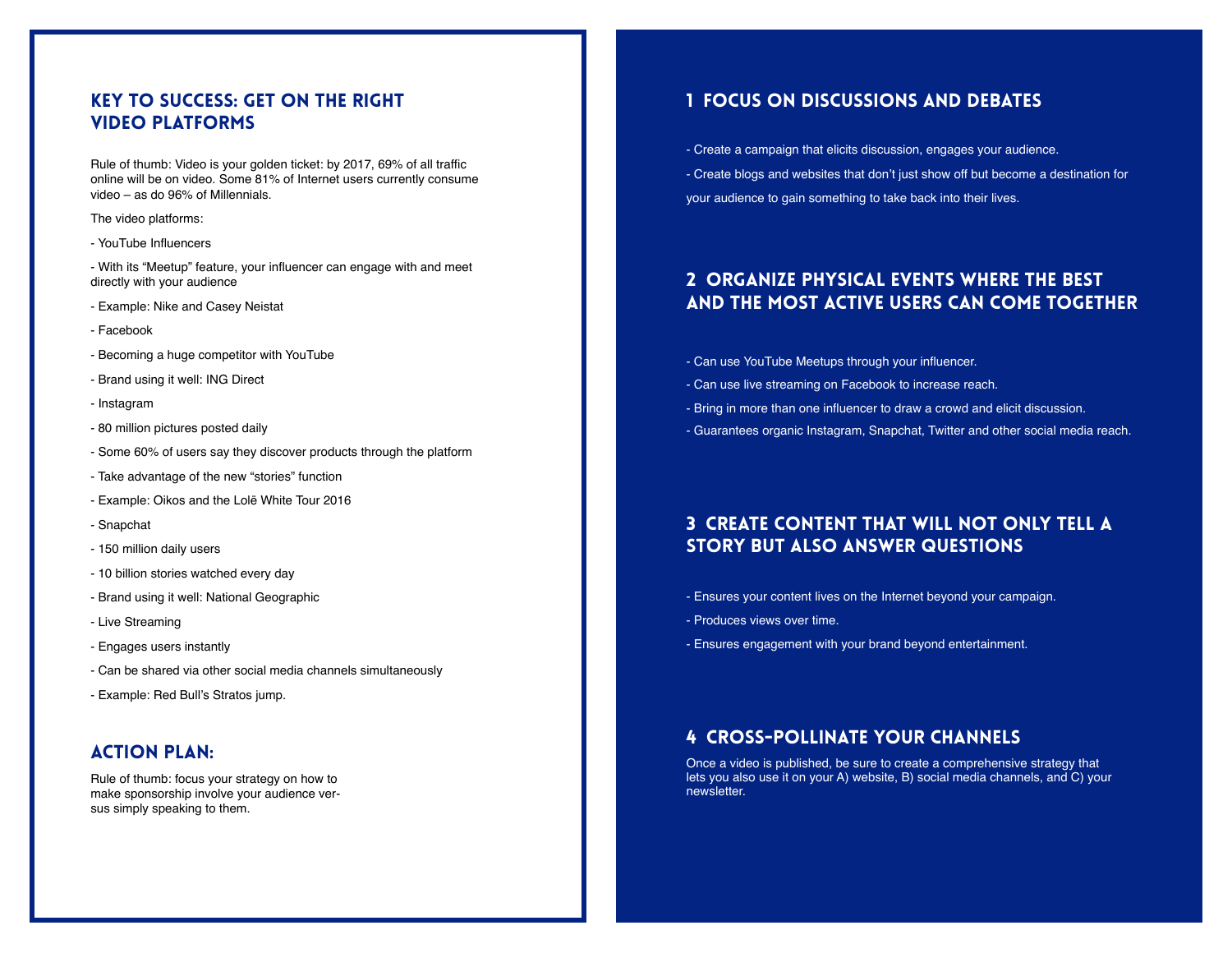

17

MASSIMO TAMMARO

#### Intro: The 'What If' Scenario

In order to prevent any kind of damage – especially the worst kind, which is reputational damage – you must have the ability to challenge the assumption behind whatever strategy your team has in place. This is the "what if" scenario. To do this, you must be creative, and you need to invent hypothetical scenarios, give numbers, understand every which way a scenario can play out. If you do your job right by mapping out all these risks, then you will also discover new opportunities through the process.

#### Overview: All Kinds of Risks

Rule of thumb: You must protect yourself from dangers, but also discover new opportunities. It's about avoiding being taken advantage of while protecting value and seizing opportunities.

- Economic risks come in the form of losing money. You must have a strategy that guides you from point A to point Z. The biggest cause of economic risk is ill-thought-out reaction. Do not say yes to the first person who comes knocking at your door.

- Operational risks come in the form of failing on your strategy. The risks are directly connected to your performance during your campaign. Everything here is part of an interconnected process. You must map, evaluate and analyze. Then you apply the mitigation strategy. This is never-ending.

- Risks to strategies are risks that can stand in between you and the achievement of your strategic plan. Be sure to challenge the assumption behind your strategic plan. In other words, don't fall into the trap of black-and-white thinking: "Nobody will buy the digital camera," or "Nobody wants to have a computer at home," or "The car will never get rid of the horse."

- If you map, evaluate, analyze in a proactive way, you mitigate risks in a manner that not only protects but also enhances. You will discover that you've protected yourself from dangers while also having discovered new strategies.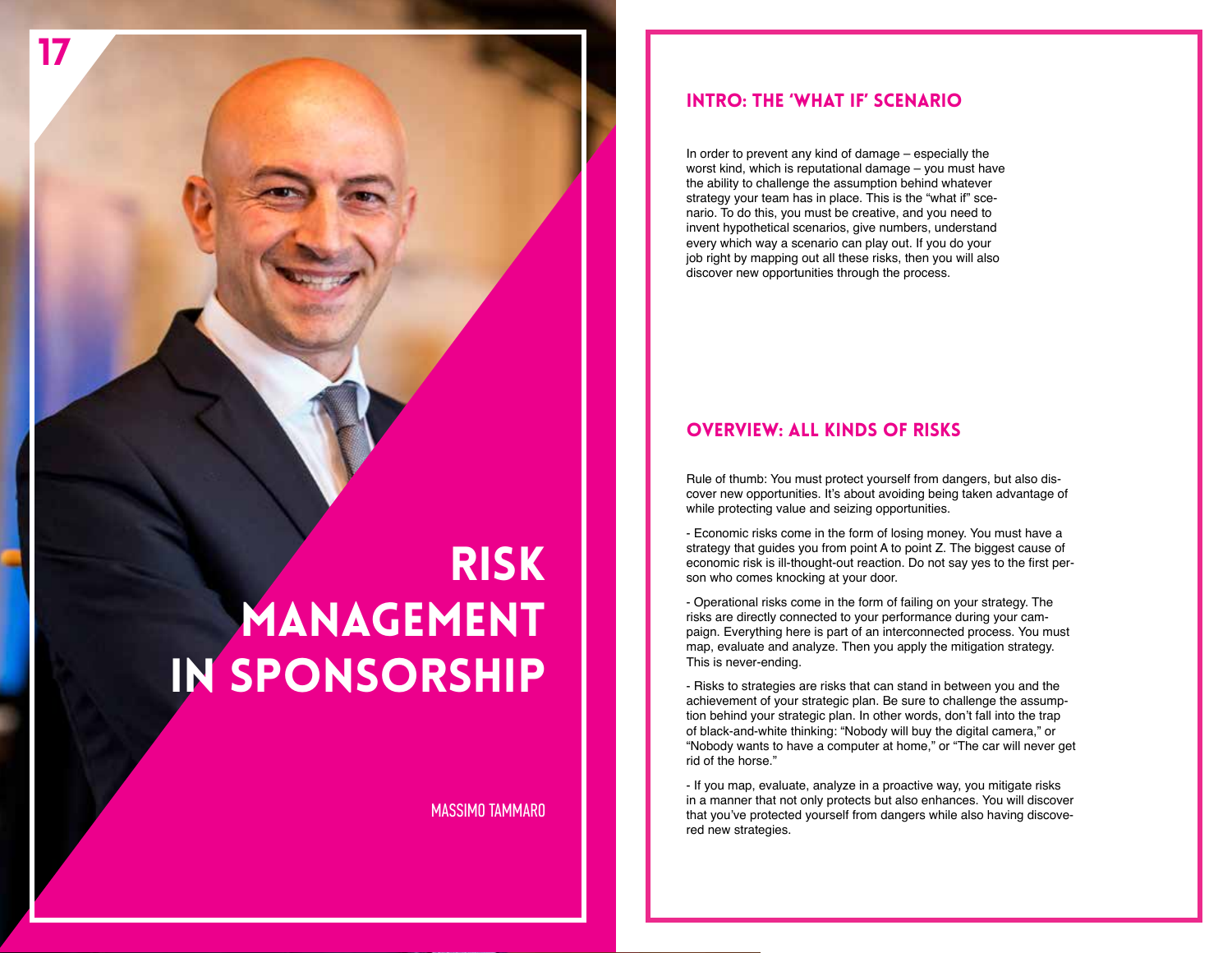#### Key to Success: Avoid Reputational Damage

Rule of thumb: Think long and hard when you choose who you're partnering up with. Take into consideration the customer's satisfaction and natural affiliation with your partner. Reputation is not intangible – it's a very tangible thing that can cause you the most irrevocable harm.

Guiding principles to avoid harming your reputation:

1. Risk management is about diverse and astute perspectives. This should be your mantra.

2. Everyone – your entire team – should be a risk manager. Many heads, with different perspectives, are much better than one.

3. Keep in mind that you are constantly linked to outside sources that can affect you: every time you choose a partner, every time you choose a testimonial, every time you choose someone to work with, you are putting your reputation on the line.

#### Action Plan: The 'Soft Environment'

Rule of thumb: You must create an approach that embodies a way of thinking that embeds itself into the everyday working culture of your team. These principles are nothing new, but they dictate how deep and effective you will be at avoiding risk.

#### Enterprise Risk Management is about:

- Culture
- You must be respectful, open- minded and ready to be challenged.
- You're the boss, so you need to be ready to be challenged.

- Risk management is proactive: it's not reactive; it's not prevention; it does not come "after."

#### Not taking anything for granted

- Just because something went well last year, doesn't mean it will work this year. And vice-versa.

#### PLAYING THE DEVIL'S ADVOCATE

- Assign a devil's advocate position to a different person each week. Once it becomes "a job," nobody is going to get upset that they're constantly being challenged.

#### Asking yourself questions

- Challenge what you've done in the past and why it will work again.
- Challenge statements like "This is never going to happen", or "We have always done it this way and it's worked."
- Ask yourself the who, why, how and when.
- Be curious: think of schemes, invent scenarios.

#### Being prepared for the worst

- Create meetings where you have to make decisions based on worse-case scenarios.

- You must be prepared to listen to something you have never heard before or you will never be able to: 1) successfully map risk; 2) find the mitigation action for that risk; or 3) approve a new project or innovative strategy.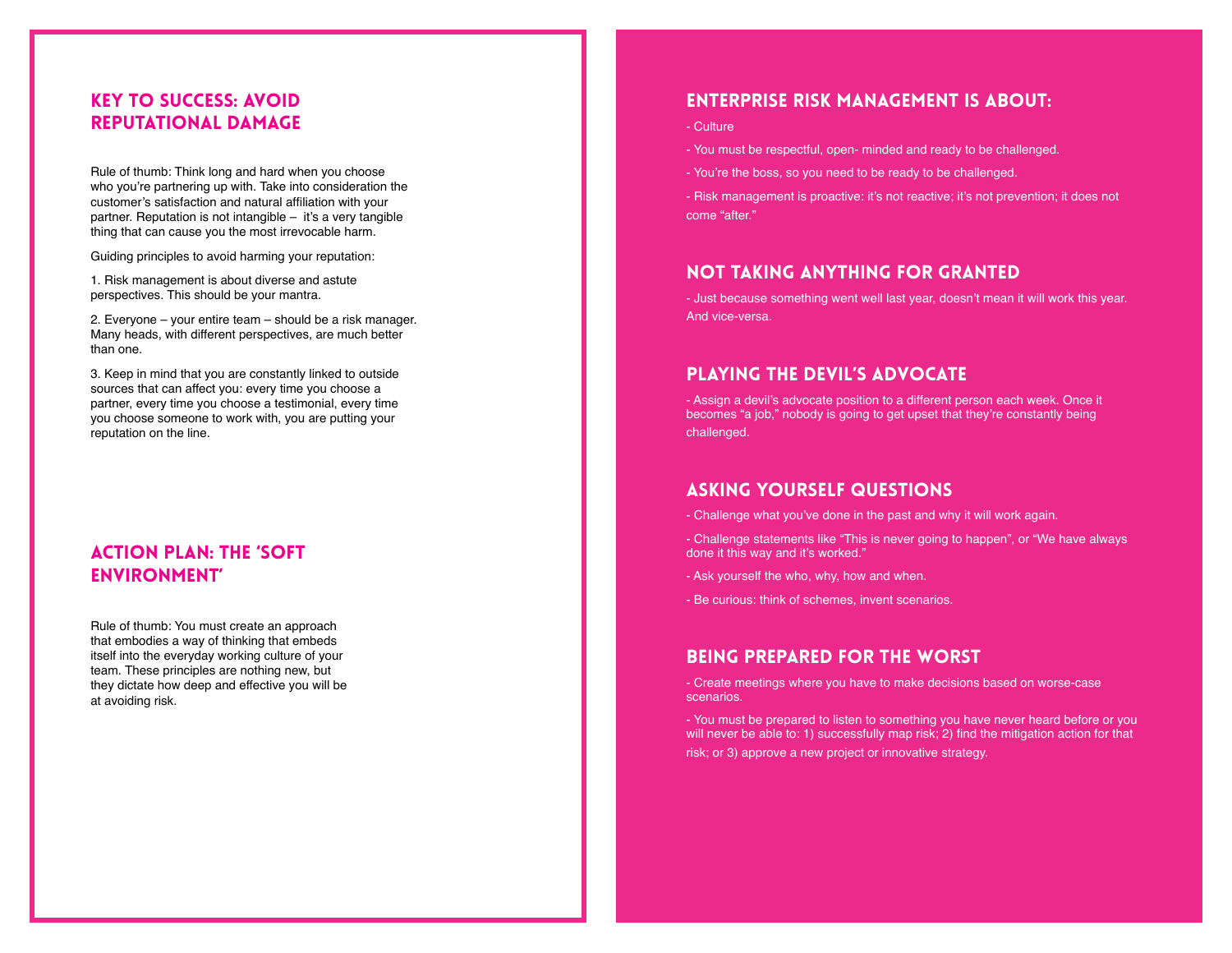

Michael Robichaud

#### **INTRO: IT'S ABOUT UNFORGETTABLE EXPERIENCES**

Sponsorship lives and dies where tension exists in the consumer. You must trust the notion that selling experiences matters more than selling things – people care more about gaining an unforgettable experience than just acquiring something. This is because experiences (like each time you think back on a favourite memory) grow in importance over time. And sponsorship plays the key role at that moment when a consumer is thinking, debating, struggling over whether or not they should buy that something to help them gain that precious experience.

#### Overview: Focus on What People **CARE ABOUT**

Rule of thumb: The core of everything we do should be built around the notion that experiences matter more than things. You need to talk to your target market at that moment when they're making a decision of vital interest – whether they're painting their face or spending money on a long-awaited trip. You need to connect with them there and try to enhance that experience, make it better, make it simpler and make it more fun.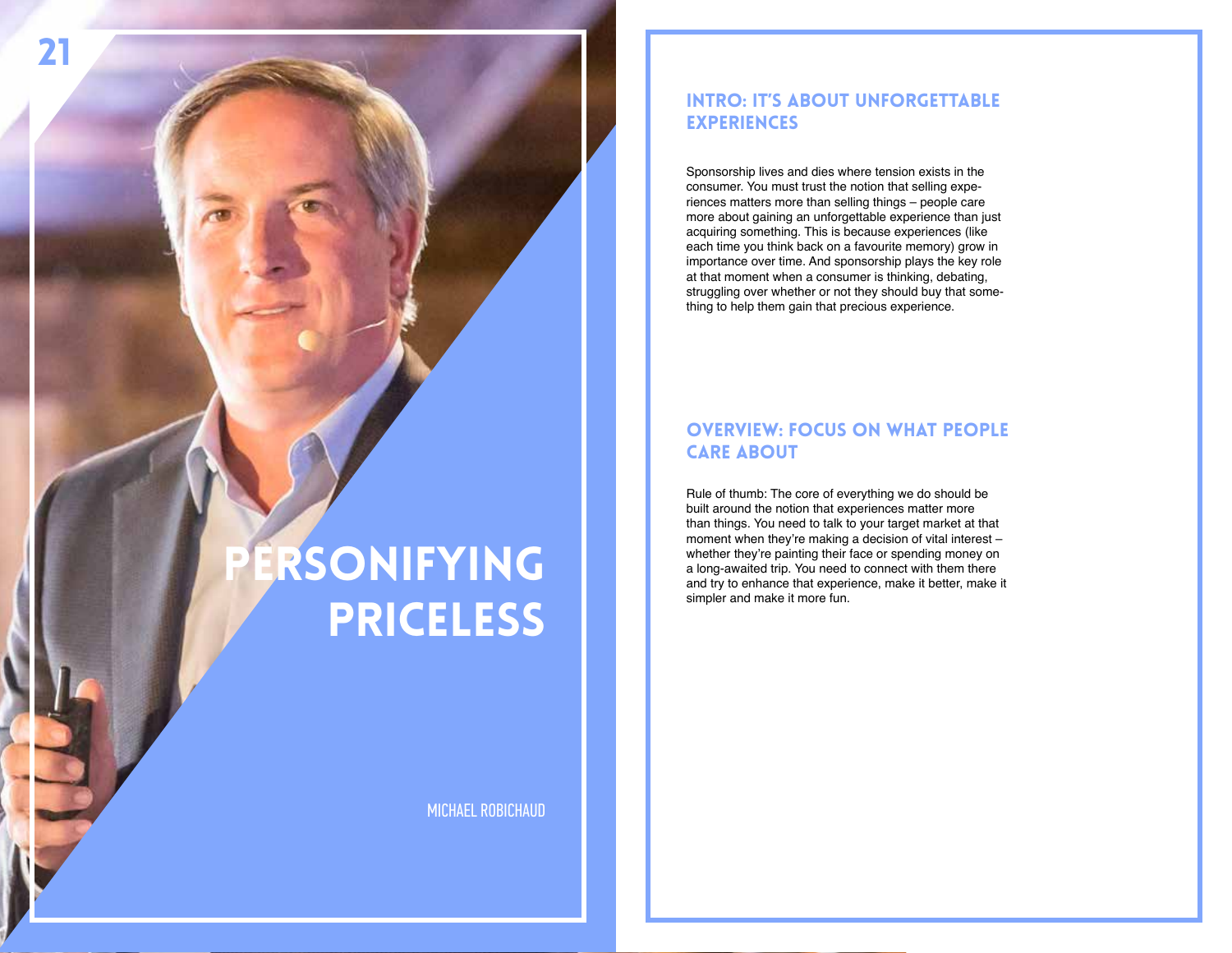#### Key to success:

Rule of thumb: Answer the question, "How can we enable the consumer to do something that becomes a priceless experience?" Your goal should be about creating an experience that will be shared natively by the consumer, instead of you having to facilitate.

Using Mastercard's "Priceless" Model as an Example

- Focus on an environment (cities)

- Target it in a way that speaks to the environment: the affluent who want urban experiences, such as dining out, traveling, shopping and so on.

- Carve out a role in what experiences you can we provide in these moments.

- Ask yourself: Is there something special about the restaurant, the place or the store that says "Hey, you're opening your second restaurant – can we be there for the launch of it?" Can we somehow make that a special experience for which you're going to come out and curate?

- Focus on a feeling (surprises)

- Target an emotion that you can induce that will make the consumers want more.

- It can be small and basic but still add a bonus experience. For example, if you take a client to a Canadiens hockey game, you offer free tickets, autographs, meetings with players and so on.

- You want people to feel it, like they are special and have a good shot of receiving something just for them.

- Get behind something meaningful (causes)

- You need to think on the consumer level, and what morally drives people.

- Use sponsorship in a way that gives consumers the opportunity to be part of donating or giving to a cause they identify with.

- Build it in organically as part of your strategy and stand up on their behalf.

- Do a little bit extra (specials)

- We all like to get a little something extra (e.g. saving a little bit of money).

- Small things go a long way – like a 10% discount here, buy one and get one free, etc.

- This helps build brand loyalty.

\* Lacoste and H&M (at Coachella), Desperados (at the Land of Kings music and arts festival), Sapporo and Bacardi (at Igloofest),

#### Action plan: personify your experience

Rule of thumb: Always keep in mind what it is your consumers are trying to do and what their experiences will be. Ask yourself: "How do we get our consumers connected with the necessary institutions? How do we take these advantages that we have and implement them? How do we personify the priceless experience?"

#### Your "Priceless" Mission:

1 Start by aligning with marketing objects and business targets.

2 Concentrate on the stakeholders, consumers, issuers and merchants.

3 Take advantage of key moments to accelerate the product message where and when it counts.

4 Foster teamwork and engagement to select the best portfolio for this organization.

5 Execute flexibility, be strategic, cultivate a diverse menu, be nimble and always personify what a "priceless experience" means to you.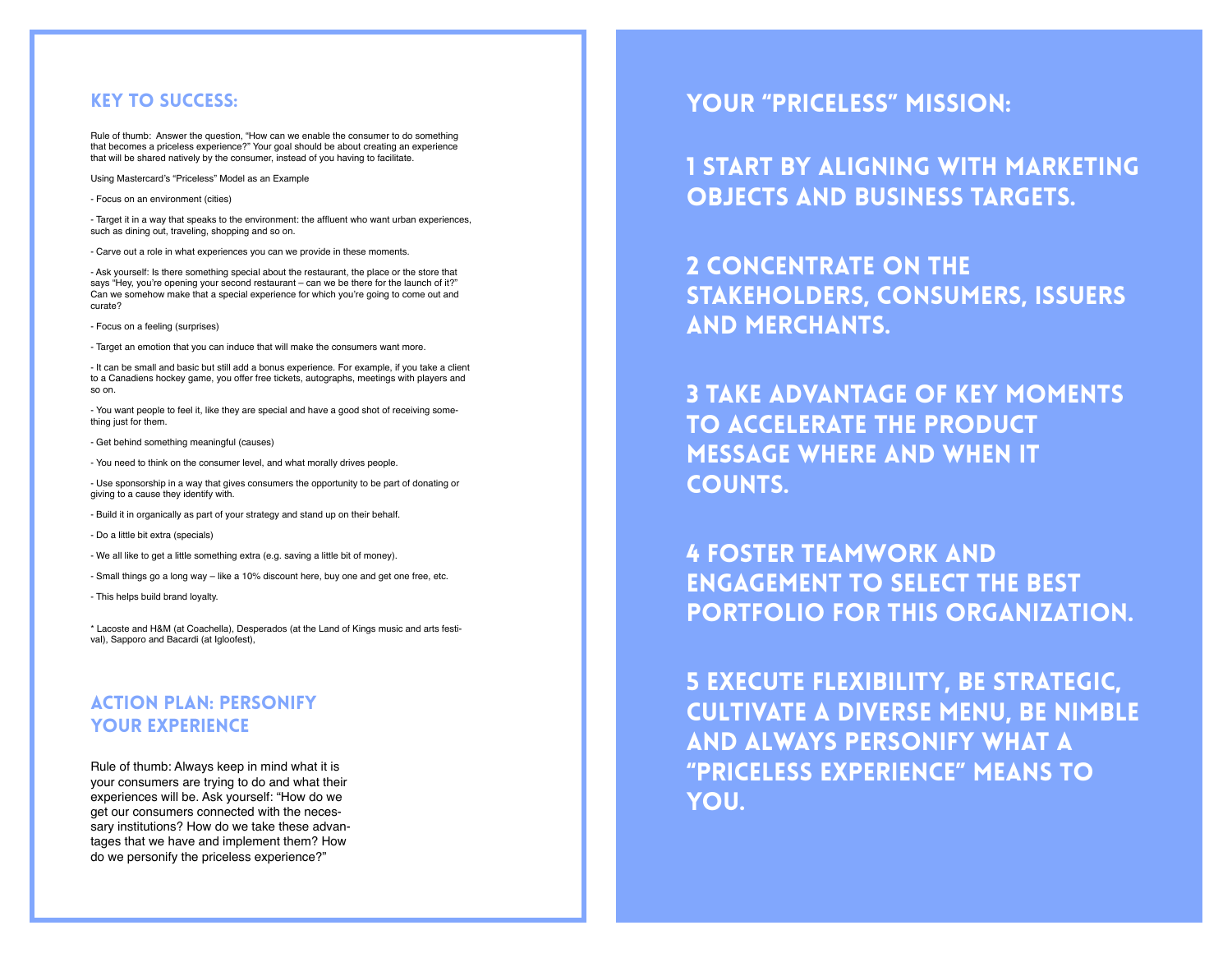## **FROM FIELD OBSERVATION TO** DESIGN THINKING

25

#### SYLVAIN LETELLIER

#### Intro: Field Research is Your Friend

Field research helps you sell an experience – and we know this is our ultimate goal. We don't just want to sell a product, or a brand or an event. To successfully sell an experience, you must understand the context of your campaign and ensure the experience is engaging and authentic. You must interact with your target consumer – not just send out polls and surveys. And anthropological and ethnographic research is a tool that will show you how to do this. It's about interviews, engaging and learning directly from those who will fuel your campaign.

#### Overview: Context is Key

Rule of thumb: You need to understand the context in order to understand the people you are dealing with. You also need to understand the experience because it's the experience you're selling – not just a product (Apple's iPhone is more than a product: it's an experience and status symbol). Take action in ways that help you understand the context in which your target consumers do what they do.

#### Strategies:

- Technology: Use latest technologies, like watches that receive biometric responses, for market research.

- Sampling: Reach out to directly contact and communicate with those who represent your audience at large to better understand them.

- Events: Use focused get-togethers, as people want to interact, speak with the brand and with the ambassador.

- Questions: Ask the right ones. What experience is behind this product? What's happening in the mind of the consumer? What motivates them to set up a group of people, go for long rides on weekends and experience something that they want to be part of?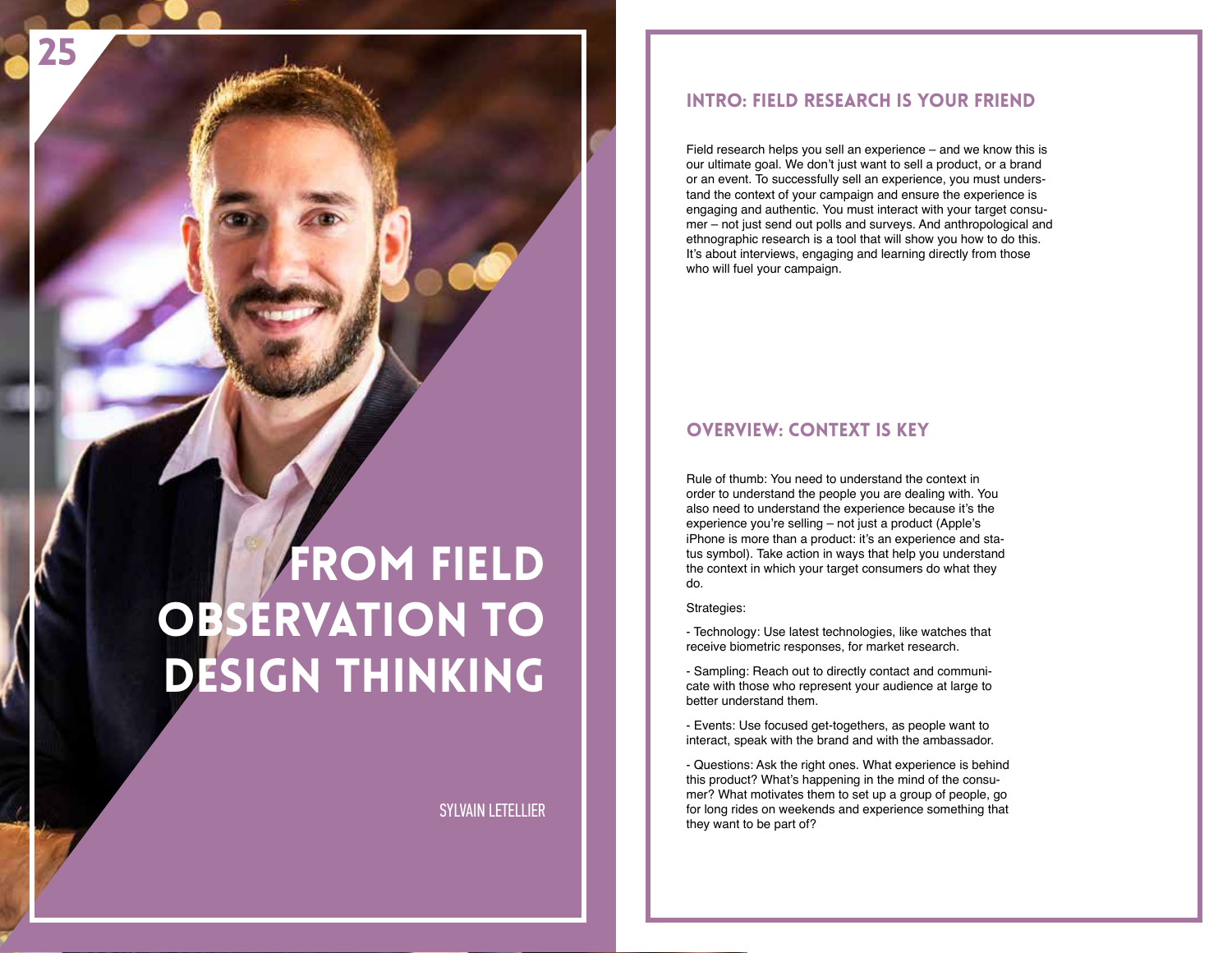#### KEY TO SUCCESS: ENTER THE JUNGL

If you want to understand what the lion hunts, don't go to the zoo, go to the jungle. In sponsorship terms, you need to go to the sports events, the gatherings, the places where groups are formed. You want to learn why these people yearn to be part of something way bigger than themselves. In order to get the right information, you need to know what kind of people represent your target market perfectly. The key to success? Don't go into the field to simply find what you're looking for. You need to go there to find something that you weren't expecting at all.

H&M ("... to offer customers fashion and quality at the best price" and the Garbage Collecting Movement Initiative and World Recycle Week sponsorship)

Red Bull ("Gives you Wings" and the Stratos Jump)

Coors Light ("Epic gatherings with a winter edge" and the Coors Light Snowbombing event)

#### Actio n Plan: It's about **FOCUS**

Rule of thumb: You don't just do ethnography saying you want to "understand your custo mers". You want a real focus – a real point of view on what you are looking for. The more targeted, the better. You will not yield strong results if you are shooting for a simple global view.

#### THE STEPS:

1 DEFINE WHAT YOU'RE LOOKING FOR? WHAT INFORMATION IS MISSING?

2) D efine you r sampl i ng needs.

3) Select th e too ls and suppo rt you w ill us e, e.g. photo, video, 360-degree videos.

4) BUILD YOUR OBSERVATION GRID AND INTERVIEV guide .

5) Get you r team ready.

6) Go fo r th e unexpec ted.

7) Ta k e as many p i ctures and videos as you can, but always keep one poi nt of view .

8) INTERVIEW 12 TO 20 PEOPLE FOLLOWING YOUR NON-DIRECTED INTERVIEW GUIDE.

9) Tag, annotat e and classify as soo n as possible .

10) COMPARE YOUR ANALYSES DURING WORKSHOPS, REVIEW AND CONFRONT YOUR per spectiv es.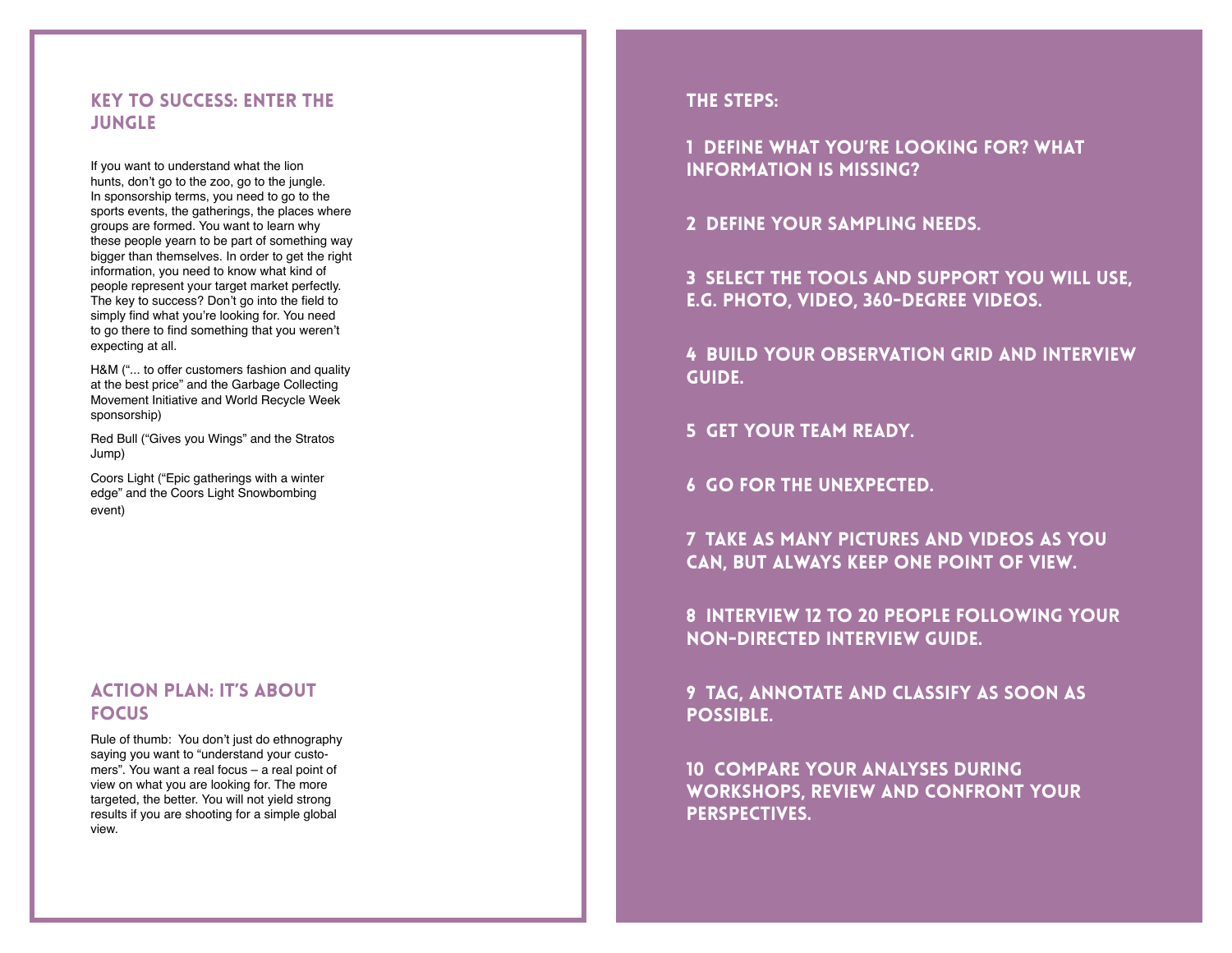

29

Tony Meenaghan

#### Intro: Dealing with 'The Flu'

The biggest challenge in sponsorship measurement today – with all the tools and gimmicks out there – is the struggle to show true effectiveness. Use the flu analogy to make this clear: when we come down with the flu, we busy marketers cannot afford to be sick. So we take every medication on the market to get better as fast as possible. But then when we do get better, we don't know which one medicine worked. In short, we can't isolate and attribute. The answer: measurement must be built in from day one, when you create your strategy. It must not be relegated to some kind of afterthought, when someone above you asks for a sampling of results. Make it part of your plan.

#### Overview: Key Questions for **SUCCESS**

Rule of thumb: Start by looking at the sponsorship in the context of influencing decision-making. If you are going to choose something, you need to choose against the strategy to yield tangible results.

Questions to ask yourself when planning your evaluation objectives:

1. What's the business context to help make solid decisions?

2. What are the tasks involved?

3. Why are you using sponsorships?

4. What do you want to do?